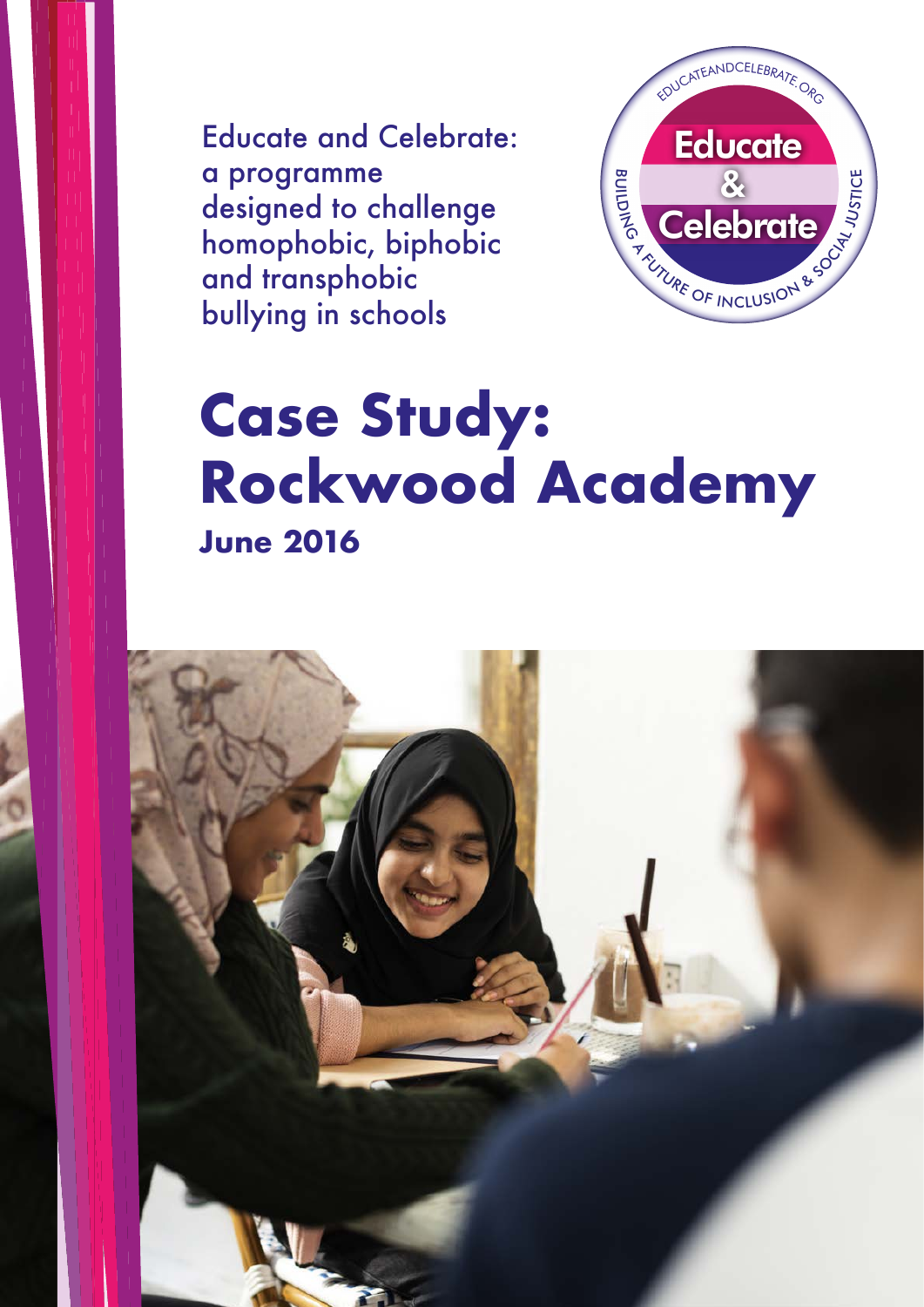**Funded by the Department of Education and the Government Equalities Office as part of a wider project to challenge homophobic, biphobic and transphobic (HBT) bullying, the Educate and Celebrate project was delivered at Rockwood in the school year 2015-16 as part of a programme delivered in 60 schools across England.**

The project worked with the school in five key areas:

- Whole-school training on the legal mandate for this work; understanding key terms and key issues in relation to LGBT people; dealing with HBT bullying; and developing policy and curriculum
- The creation of a visibly inclusive school environment
- Updating school **policies** in line with the Equality Act 2010
- The usualising of LGBT people and issues across the curriculum
- Youth Pride Networks, community music performances, bake-offs and other celebrations

## **Executive Summary**

This evaluation collected interview, focus group, survey and documentary data from Rockwood. It found that the Educate and Celebrate:

- was successful in challenging HBT bullying at Rockwood, with greatly increased confidence amongst teaching staff and an improved LGBT inclusivity rating for both staff and students in schools across the project
- had far reaching effects, including improved Ofsted findings; more effective teaching; and positive impacts across the wider remit of equalities and community cohesion- both in the school, and in the families and communities around them
- could be recognized as a template for the development of a range of areas in the task of school improvement

The training was found to have effectively addressed teachers' concerns about how to approach HBT language. Changing the school environment so that it is visibly welcoming of people with all the protected characteristics in the Equality Act 2010 served to give the project the validity it needed when teachers in the Educate and Celebrate Coordinator (ECCO) role began to address the need for policy change. This led teachers and students to feel more confident in challenging HBT language and behavior; to be open about their own identities and their family make-up; to discuss LGBT people and issues across the curriculum; and to engage in community celebrations around the theme of equality.

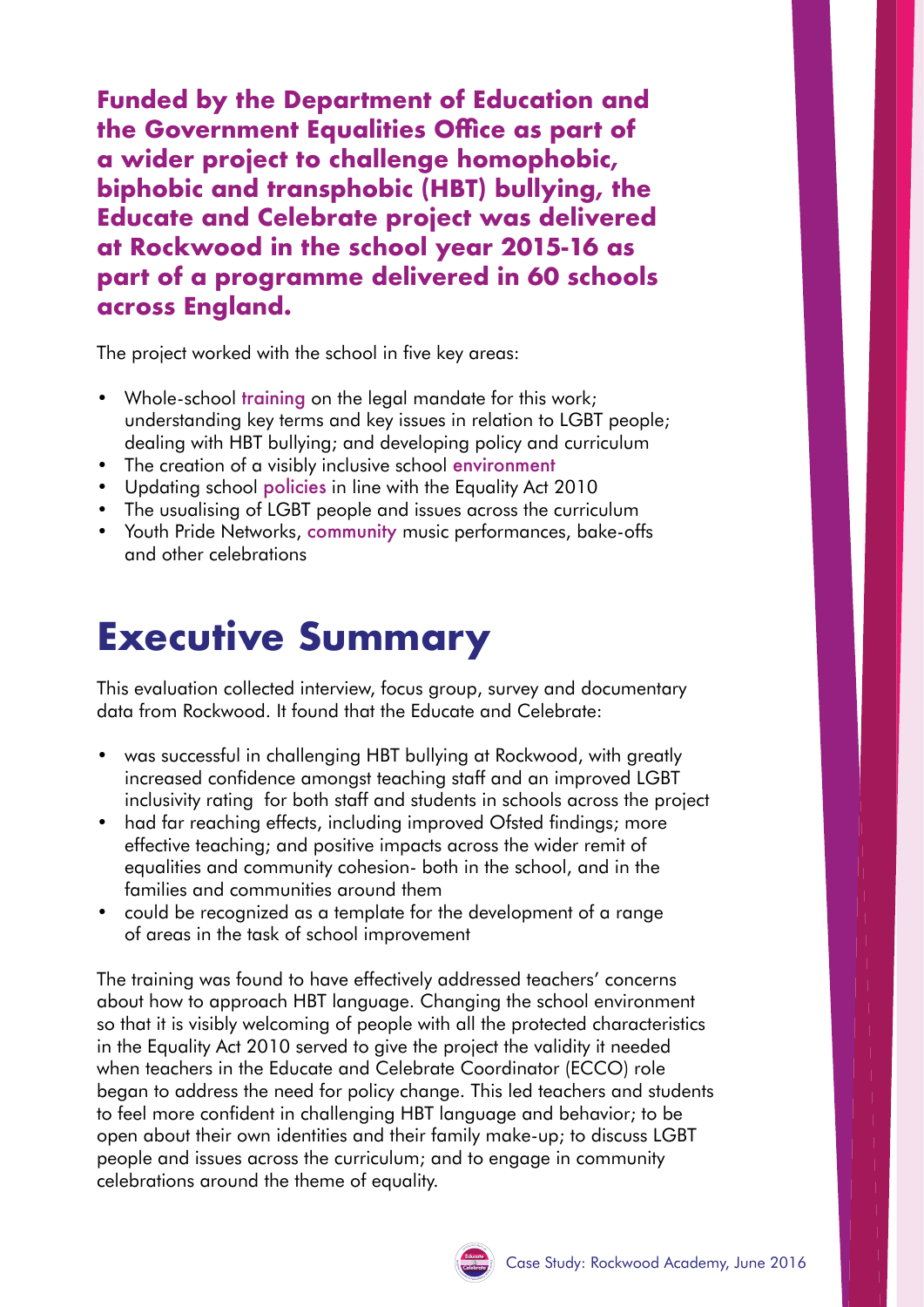# **Findings**

### **Survey feedback**

Staff and students at Rockwood who never 'heard people or things being called 'gay', 'lezzer', or 'lesbian' as a put down inside of school' rose by 15%, from 41% to 56%. They were also asked: 'When the word 'gay' is used as a put down or to describe something negatively in your school, how often does a teacher or other adult challenge it?' Those who said that teachers would 'never' address this fell from 8% to 0%. Further, those who said that people would 'often' be made fun of or targeted in Rockwood when they do not confirm to stereotypes of gender and sexual orientation fell from 8% to 0%.

Teachers and students also noted that they were 9% more likely to see an assembly at which LGBT issues were discussed. When staff and students at Rockwood were asked 'Do you think homophobia, biphobia and transphobia are a problem in your school?' the number of people who agreed with the statement dropped 20% from 33% to 13%. Finally, respondents were asked to give Rockwood a star rating for its LGBT+ 'inclusivity' (baseline survey) or 'friendliness' (exit survey). Those who gave the school 8 or more out of 10 stars rose 30% to 50% over the course of the programme.

### **Interview feedback**

#### *Training*

The training developed Rockwood teachers' confidence in dealing with HBT bullying, improved their interactions with students in discussing LGBT issues, and impacted positively on their careers. The ECCO interviewed said that she enjoyed her training sessions. She greatly appreciated the opportunity to connect with colleagues from other institutions at training days conducted outside of their schools. In terms of those conducted in the school, teachers repeatedly praised the visit of the Educate and Celebrate trainer. They felt supported and that the trainers' enthusiasm and knowledge helped to galvanise their efforts and the validity of the project.

#### *Environment*

The evaluator found that changes to the physical environment at Rockwood influenced how comfortable, accepted and safe people felt after the project. This included both staff and students. The environment influenced how confident the ECCO felt in carrying out her role, and how able students felt to challenge HBT bullying and homophobic, biphobic and transphobic language.

#### *Policy*

The Rockwood ECCO was supported to develop her school policies in line with the Equality Act 2010, in order to include all the protected characteristics. The act of updating the policies meant that her work came to the attention of the head teacher and governors, and embedded a key element of sustainability into the project. This all had a powerful impact on many areas of school life, particularly on student and staff willingness and ability to challenge HBT language and bullying; but also on the success, quality and authenticity of teachers' own pedagogical practice and careers.